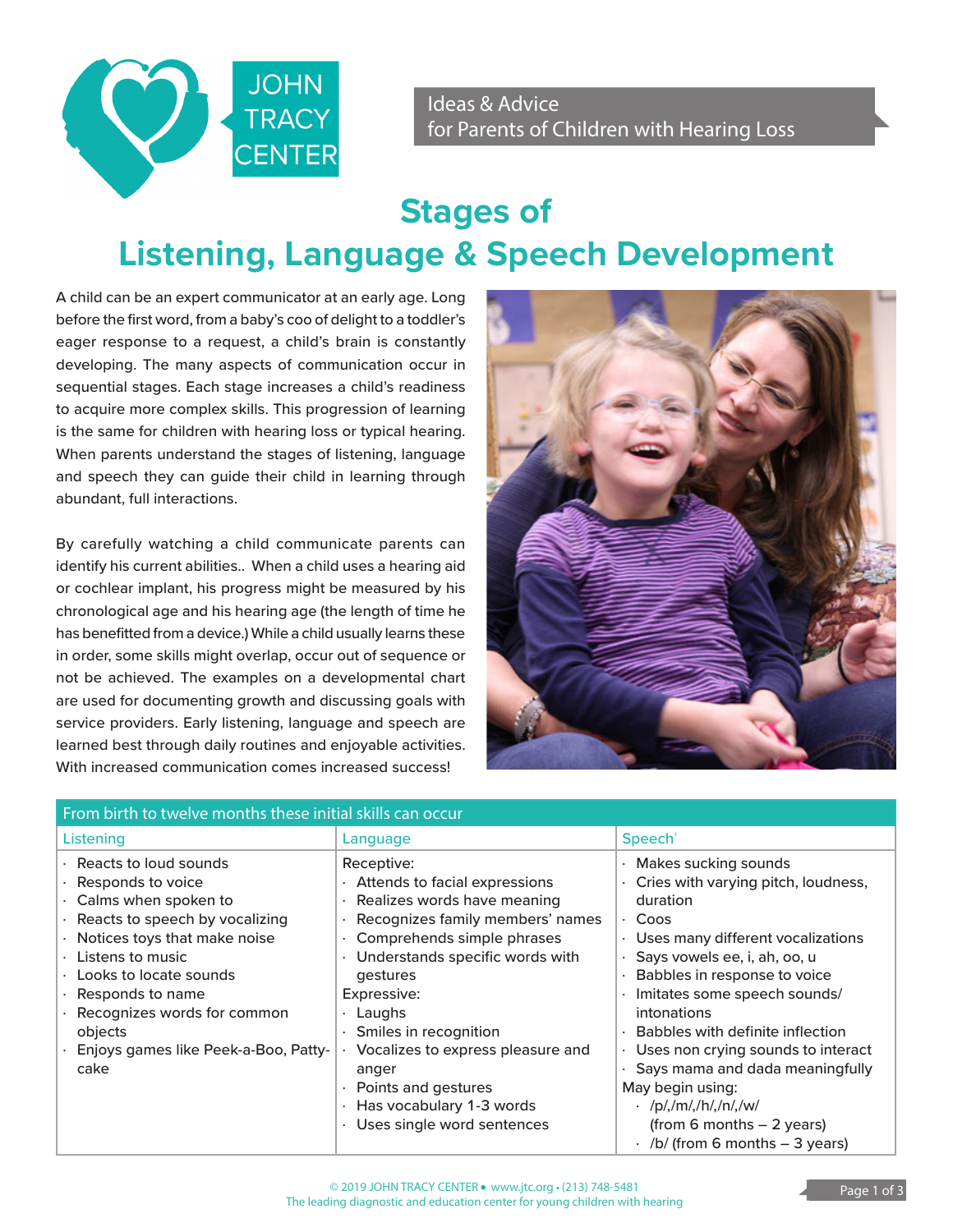| From 1 to 2 years these skills may occur and increase                                                                                                               |                                                                                                                                                                                                                                                                                                                                                                                                                                                                                                                                   |                                                                                                                                                                                                                                                                                                                                                                                                                           |  |
|---------------------------------------------------------------------------------------------------------------------------------------------------------------------|-----------------------------------------------------------------------------------------------------------------------------------------------------------------------------------------------------------------------------------------------------------------------------------------------------------------------------------------------------------------------------------------------------------------------------------------------------------------------------------------------------------------------------------|---------------------------------------------------------------------------------------------------------------------------------------------------------------------------------------------------------------------------------------------------------------------------------------------------------------------------------------------------------------------------------------------------------------------------|--|
| Listening                                                                                                                                                           | Language                                                                                                                                                                                                                                                                                                                                                                                                                                                                                                                          | Speech <sup>®</sup>                                                                                                                                                                                                                                                                                                                                                                                                       |  |
| Imitates two-word phrases<br>Listens to short stories<br>Enjoys simple songs<br>$\cdot$ Actively participates in hearing tests<br>(visual reinforcement audiometry) | Receptive:<br>Knows body part names<br>Points to pictures when asked<br>Follows simple requests<br>Expressive:<br>· Vocalizes his demands<br>· Says "no" meaningfully<br>· Adds words regularly to vocabulary<br>$\cdot$ Names needed items<br>$\cdot$ Uses own name in reference to<br>himself<br>Labels pictures<br>Jargons with words to describe<br>experiences<br>$\cdot$ Uses nouns and verbs<br>· Says three-word utterances<br>$\cdot$ Asks some one-two word questions<br>(qo?)<br>Uses simple descriptors (big, pretty) | · Jabbers with rhythm during play<br>· Uses more words than jargon<br>Begins singing words in songs<br>$\cdot$ Speech is mostly intelligible to<br>family<br>May begin using:<br>$\cdot$ /k/,/g/, /d/, /f/, /y/<br>(from 18 months to 3 years)<br>$\cdot$ /t/, /ng/ (from 18 months to 5<br>years)<br>Continues to learn:<br>· /p/,/m/,/h/,/n/,/w/<br>(from 6 months $-2$ years)<br>$\cdot$ /b/ (from 6 months – 3 years) |  |

| From 2 to 3 years these skills may occur and continue to expand                                                                                                                                                                                          |                                                                                                                                                                                                                                                                                                                                                                                                                                                                                                                                                                     |                                                                                                                                                                                                                                                                                                                                                                                                                                                                            |  |
|----------------------------------------------------------------------------------------------------------------------------------------------------------------------------------------------------------------------------------------------------------|---------------------------------------------------------------------------------------------------------------------------------------------------------------------------------------------------------------------------------------------------------------------------------------------------------------------------------------------------------------------------------------------------------------------------------------------------------------------------------------------------------------------------------------------------------------------|----------------------------------------------------------------------------------------------------------------------------------------------------------------------------------------------------------------------------------------------------------------------------------------------------------------------------------------------------------------------------------------------------------------------------------------------------------------------------|--|
| Listening                                                                                                                                                                                                                                                | Language                                                                                                                                                                                                                                                                                                                                                                                                                                                                                                                                                            | Speech <sup>+</sup>                                                                                                                                                                                                                                                                                                                                                                                                                                                        |  |
| $\cdot$ Attends to sounds in noisy settings<br>Enjoys books with sounds<br>Notices environmental sounds<br>Mimics sounds of objects and<br>animals<br>$\cdot$ Notices word changes in familiar<br>stories<br>Imitates adult speech patterns<br>correctly | Receptive:<br>· Follows two-step directions<br>• Understands names for common<br>object<br>$\cdot$ Enjoys being read to<br>· Responds to "yes" and "no"<br>questions<br>· Understands 500-900 words<br>Expressive:<br>· Uses plurals<br>· Refers to self with pronoun<br>$\cdot$ States full name<br>· Participates in storytelling<br>· Begins to use five-word sentences<br>· Begins to ask who, what, why<br>questions<br>$\cdot$ Describes experiences in multiple<br>short sentences<br>$\cdot$ Names basic colors, shapes, sizes<br>$\cdot$ Uses 50-250 words | · Usually communicates with words<br>Uses initial and medial consonants<br>Expresses $\frac{1}{2}$ - $\frac{3}{4}$ speech<br>understandably<br>Sings short songs<br>May begin using:<br>$\cdot$ /r/, /l/(from 2-5 years)<br>$\cdot$ /s/ (from 2-8 years)<br>$\cdot$ /sh/ and /ch/ (from 2.5 -5.5 years)<br>$\cdot$ /z/(from 2.5 -8 years)<br>Continues to learn:<br>$\cdot$ /k/,/g/, /d/, /f/, /y/<br>(from 18 months to 3 years)<br>$\cdot$ /b/ (from 6 months - 3 years) |  |

† The speech examples in this chart are based on American English. There are vowels and consonants listed here that do not occur in other languages. For example, Spanish does not have a short /a/, /i/, /u/ or a /j/, /v/, /z/. The production of some sounds may also vary in certain geographic areas and in different languages. Families can ask speech language therapists for lists of phonemes for their home language and ages they are typically acquired.